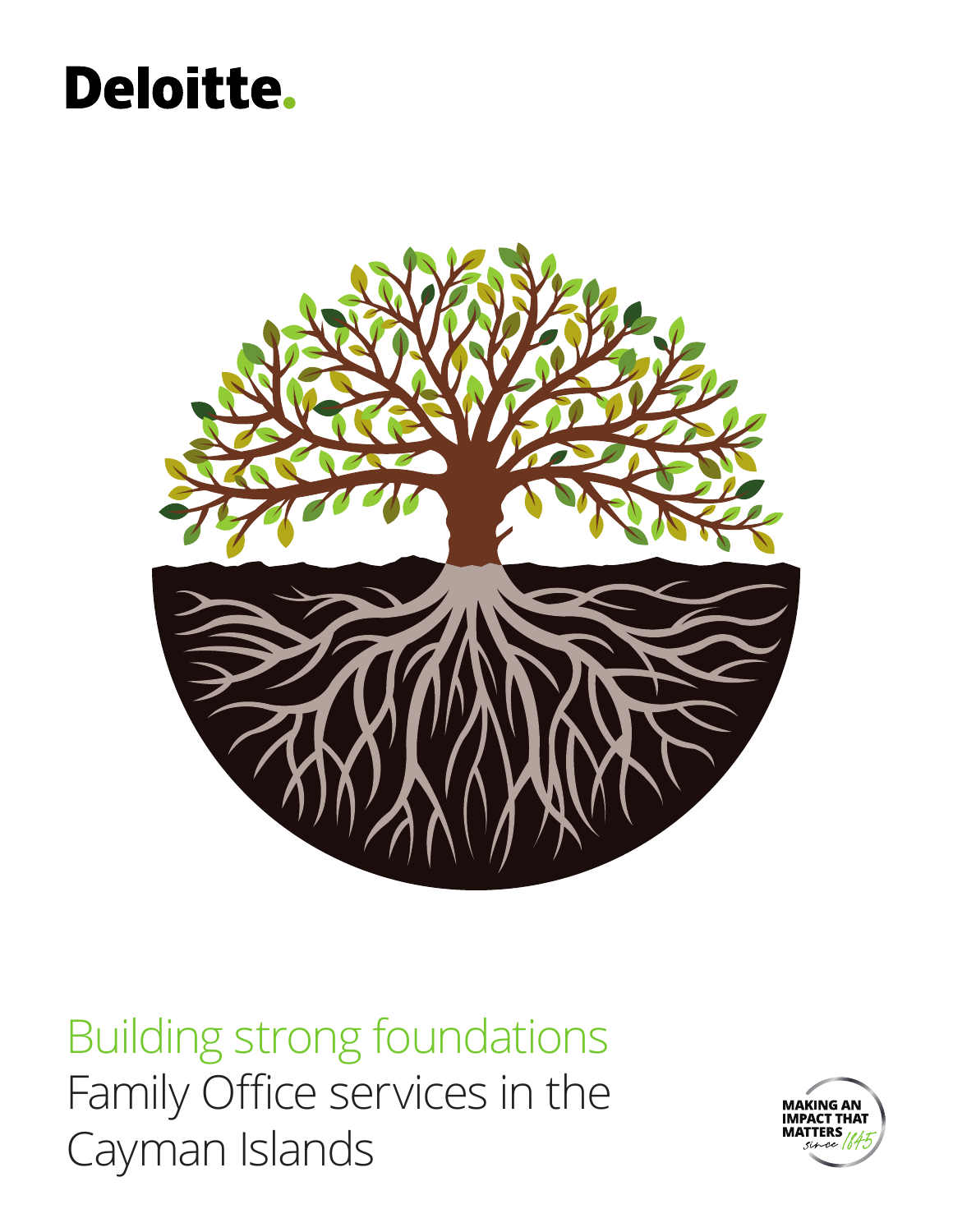| Introduction                             | 03 |
|------------------------------------------|----|
| A jurisdiction of choice                 | 04 |
| Family office essentials                 | 05 |
| <b>Deloitte's Family Office Services</b> | 08 |
| Contact us                               |    |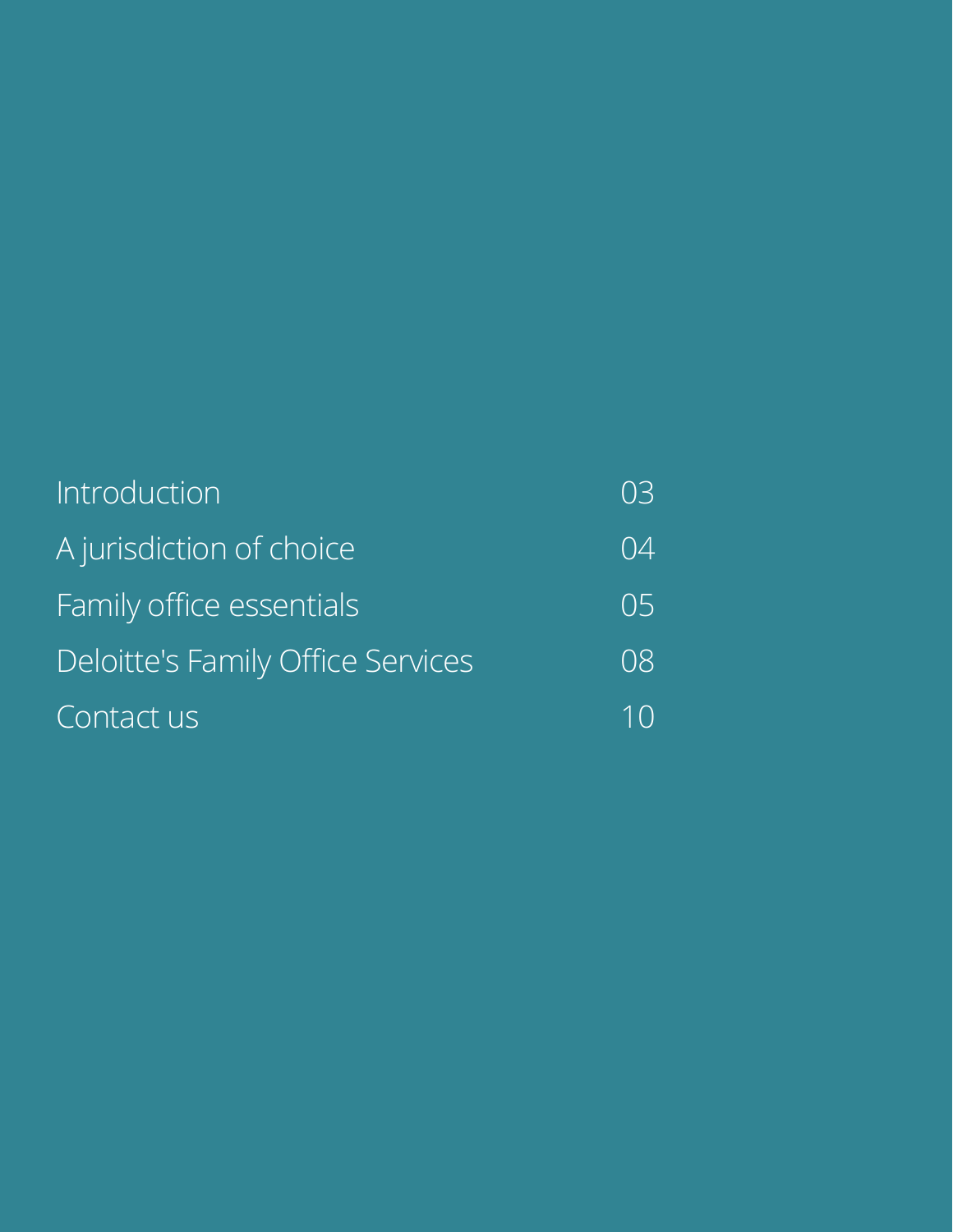# Introduction

For decades, the Cayman Islands has been home to family offices seeking a quality and stable location to manage its increasingly global operations.

In recent years, high net-worth individuals and family offices are increasingly opting to relocate to the Cayman Islands, citing its neutral tax regime, efficient and progressive regulations, access to high quality talent and service providers, and high quality of life.

Deloitte is the world's largest professional services firm with more than 330,000 professionals in 150 countries. Deloitte has been named the strongest and most valuable commercial services brand in the world for the third consecutive year by Brand Finance, in its 2021 Global 500 report.

Deloitte Cayman Islands offers a full range of family office expertise. Our team of 17 partners and more than 180 professionals has a multi-disciplinary service offering including audit and assurance, tax strategy and governance, family office creation and transformation, privacy and security solutions, investment strategy, philanthropy, and talent management services.

We encourage you to contact Deloitte Cayman Islands for assistance in services tailored to your needs or for additional information.

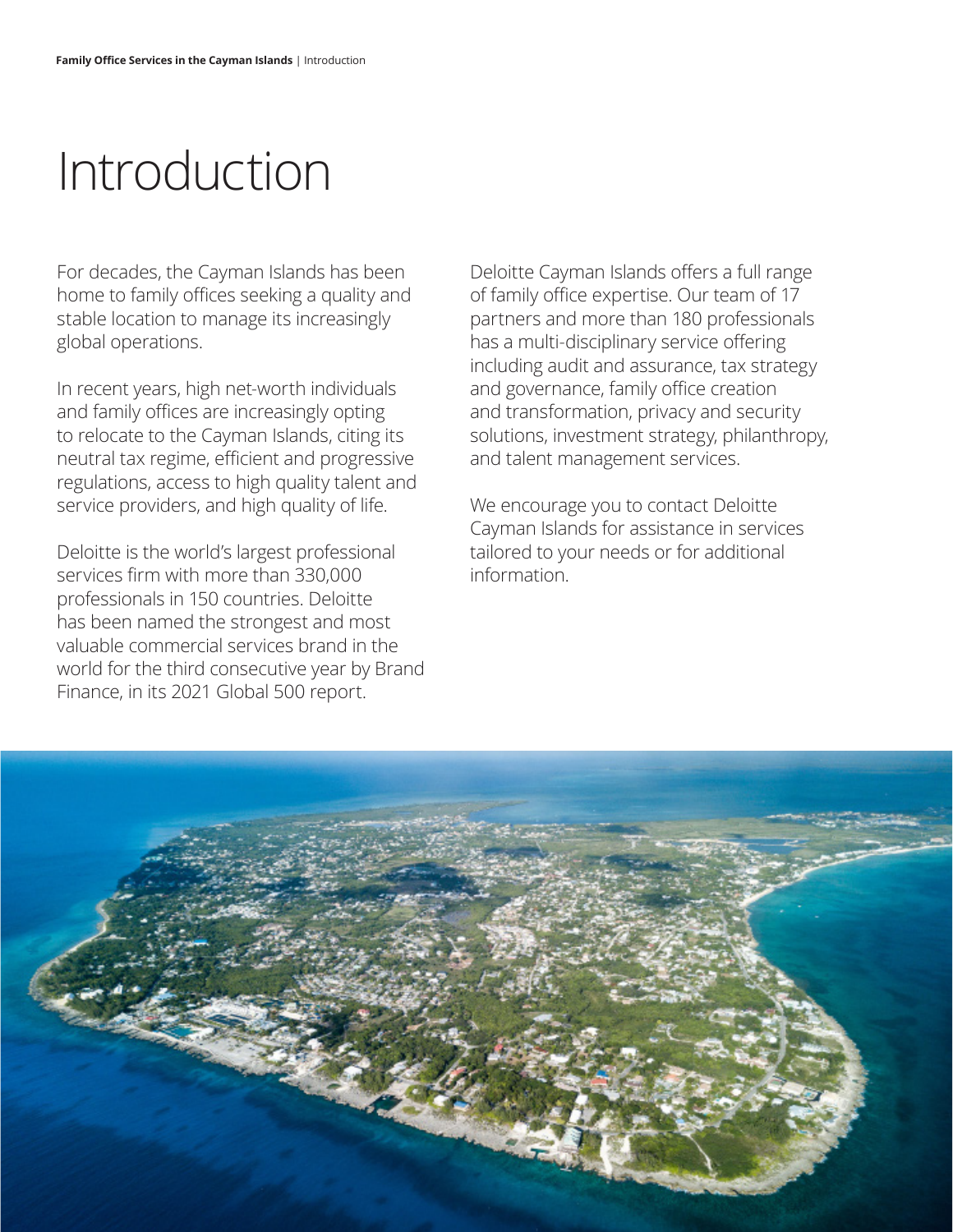# A jurisdiction of choice

The Cayman Islands host world-leading financial institutions including banks, accounting firms, offshore law firms and investment advisory firms. Businesses benefit from ample structuring options, including the regular trust, STAR trust, and private trust company which can be varied based on your family office needs. In addition, the Islands also offer an exceptional work/life balance and healthy lifestyle with its state-of-the-art health care facilities, prestigious school systems, and a strong sense of community.

**There are many reasons why the Cayman Islands is a jurisdiction of choice for family offices and high net worth individuals, including:**

#### **Tax neutrality**

The Cayman Islands is a tax neutral jurisdiction which is efficient for cross border investment deals and is a platform for investments.

#### **Currency**

The island operates in both the Cayman Islands dollar (KYD) and the United States dollar (USD) which are pegged.

#### **Talent**

There is access to high quality talent, specialized in asset management and operations and controls.

#### **Business friendly government**

The government, which includes over 500 years of a stable, English common law presence, is very engaged with the business community. There is also the added benefit of being a British overseas territory.

#### **Ease of doing business**

There is lower regulatory burden in the Cayman Islands compared to other highly regulated jurisdictions of choice.

#### **Ease of travel**

The location of the Cayman Islands is just a short 1-hour flight to Miami, Florida, which provides ease of travel to the United States and to other major international centers.

#### **Quality of life**

The Cayman Islands offers an active Caribbean lifestyle with one of the top beaches in the Caribbean (Seven Mile Beach), exceptional educational institutions, highly rated lodging, and a vibrant culinary scene.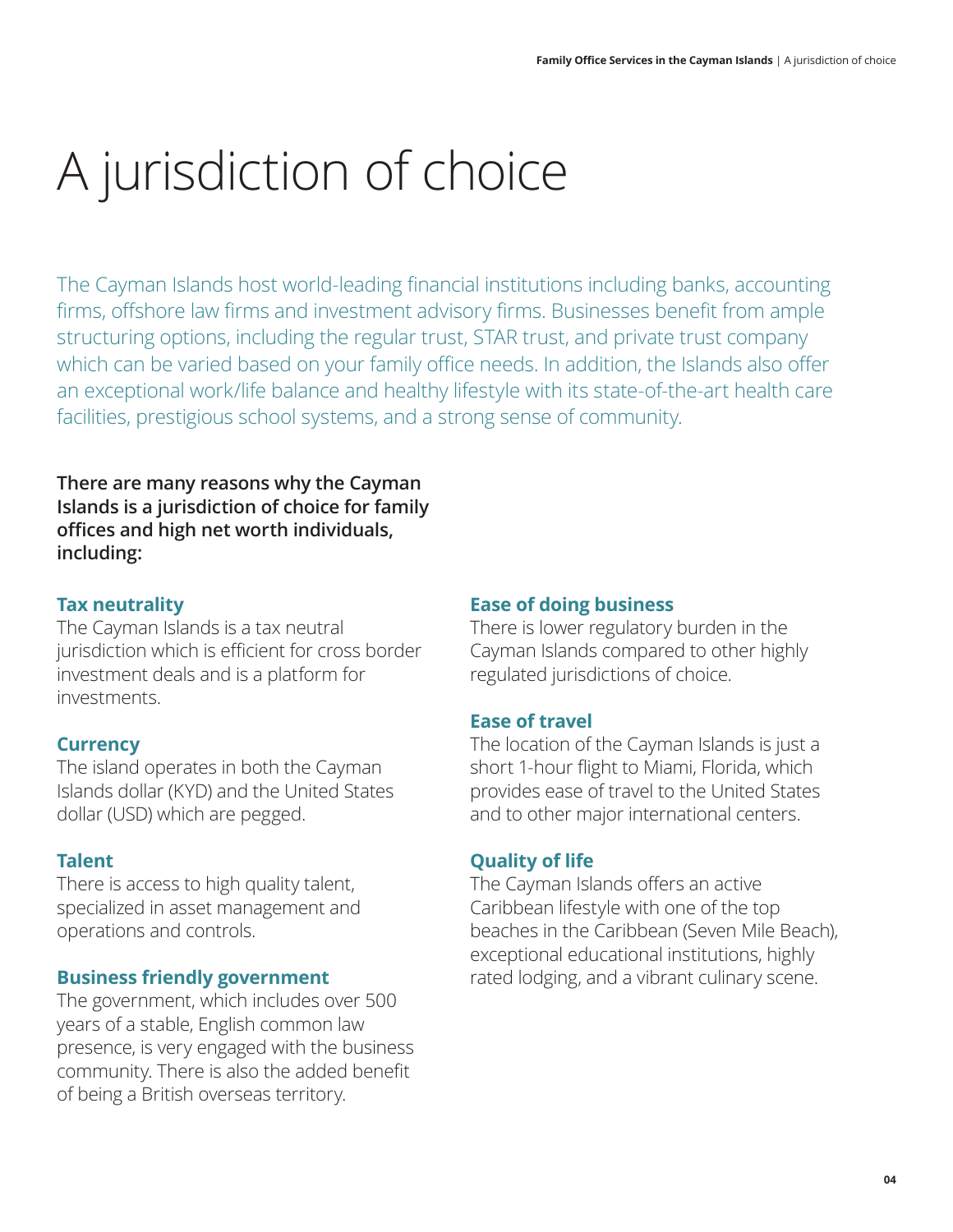# Family office essentials

Establishing and operating a family office—or expanding the services of an existing family office—requires careful analysis and planning to properly manage, protect, and grow a family's wealth. Deloitte can help each step of the way, so the legacy a family has built sustains its interests in the future.



#### **Family office creation and transformation**

It is vital that a family office is equipped to deliver the family's vision, and that the objectives of the family and their family office are aligned.

#### **Deloitte supports:**

- Design and build of family offices
- Strategy formation and review
- Alignment of interests between asset owners and the family office
- Governance and operational structure
- Design enterprise compliance programs
- Regulatory consultation
- Design and build of IT infrastructure



#### **Family office privacy and security**

In today's world, a family office must be equipped to operate in a secure environment, working with external providers without sacrificing the integrity of their systems and security of their personal information.

#### **Deloitte supports:**

#### **Cyber risk**

- Security event monitoring, analytics, cyber threat management and incident response
- Crisis management and recovery programs

#### **Fraud risk**

- Fraud investigations and forensic accounting
- Fraud protection and agreed upon procedures

#### **Operational risk**

- Internal control policies and procedures, regulatory compliance (internal audit function, CIMA Rules and Statements of Guidance compliance, etc.)
- ISAE 3402 and SSAE 18 services on systems and organization's internal controls
- Anti-Money Laundering readiness and compliance.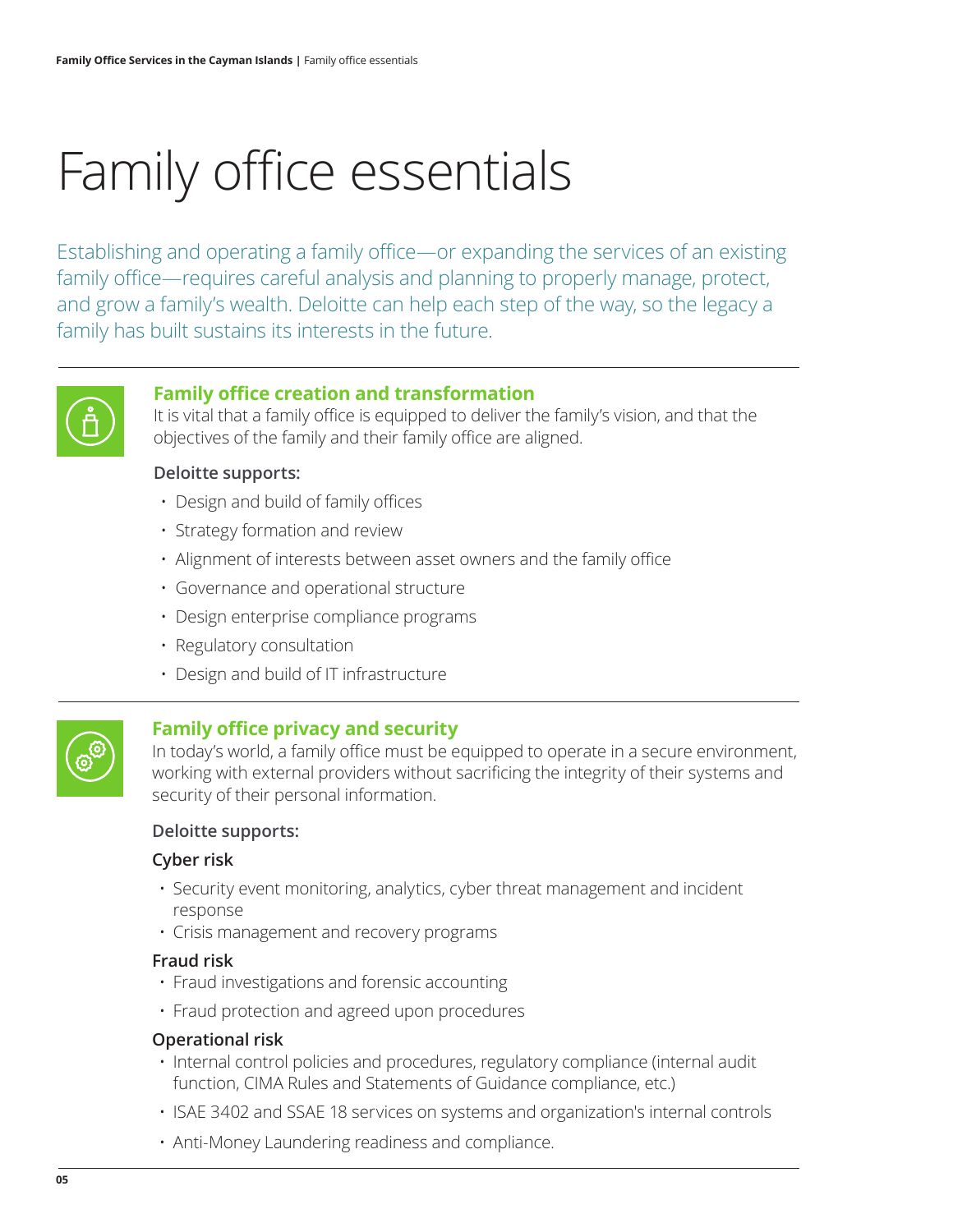

#### **Financial and investment strategy**

An effective family office will implement an investment strategy that balances the desire for long-term wealth preservation, the income needs of the family and the objectives of the current generation.

#### **Deloitte supports:**

- Private investment fund structuring
- Asset Tracing
- Capital markets transactions (including acquisition and divestiture)
- Financial statement audits and performance audits
- Agreed upon procedures assurance engagements
- Financial statement preparation (US GAAP/IFRS) and bookkeeping services
- Valuation of business and assets including 'lifestyle' assets (e.g. art)
- Data analytics and modelling
- Dispute resolution, litigation support and expert witness services
- Merger, acquisition and divestiture advisory and due diligence
- Blockchain advisory services
- Liquidation appointment and wind down assistance



#### **Tax strategy and governance**

Preserving the family's assets and reputation are a key responsibility of the family and family office and nowhere more so than in the area of tax. Recent developments in the way tax affairs are scrutinized globally have fundamentally changed the landscape in which families and their family offices must operate.

#### **Deloitte supports:**

- Asset and jurisdiction mapping
- Tax strategy
- FATCA/CRS and Tax compliance and structuring
- Audit readiness
- Resolution of disputes with global tax authorities
- Economic substance assessments and reporting
- Estate tax planning
- Succession planning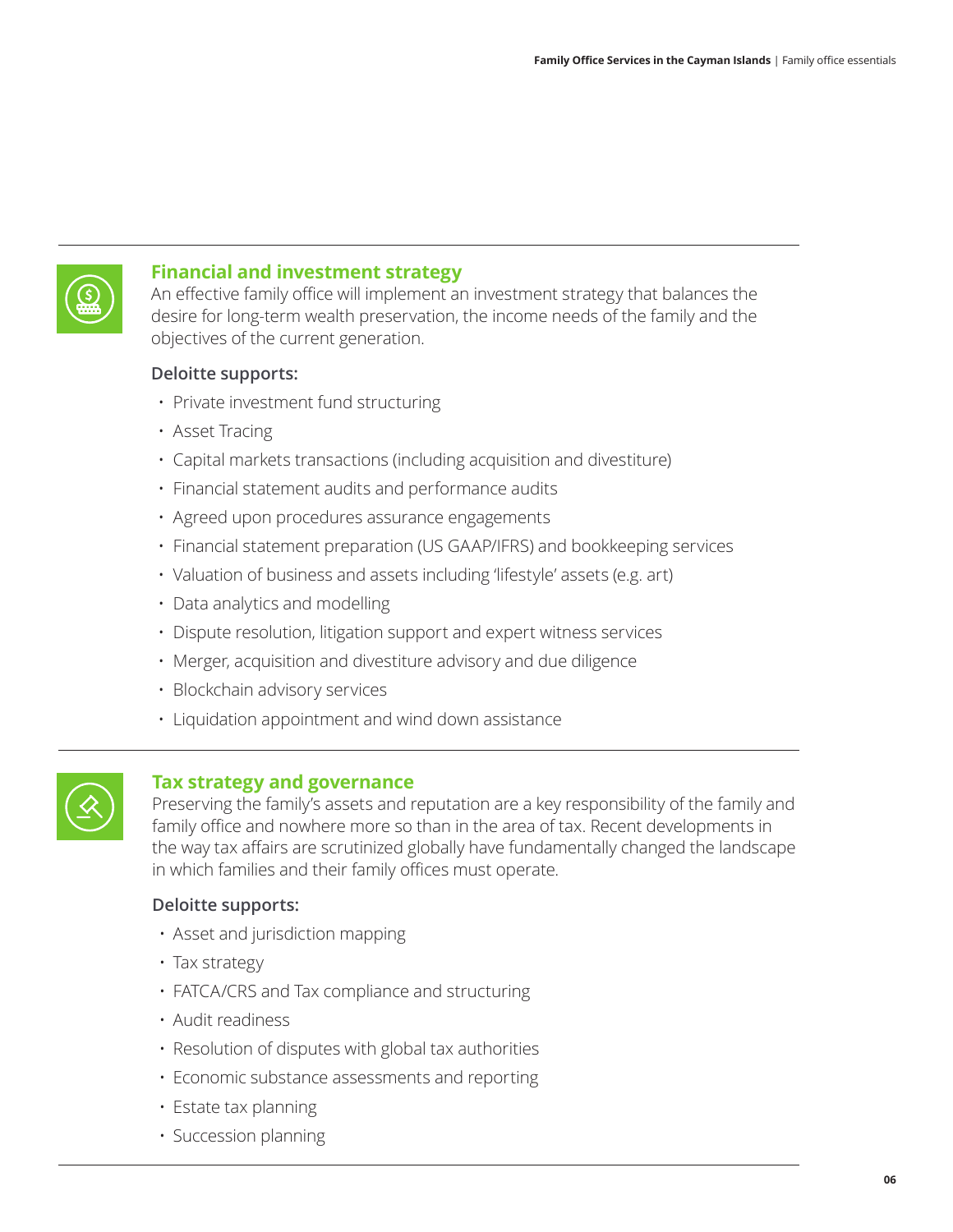

#### **Talent engagement**

Attracting and retaining effective talent remains a significant success factor of any family office. Establishing formal practices will ensure the family has the right talent to meet changing employee and business needs.

#### **Deloitte supports:**

- Attracting and identifying talent
- Design of performance management programmes and reward structures
- Family office executive transition lab and other succession planning
- Brand and reputational risk management
- Immigration support including visas and citizenship applications
- Remuneration and compensation analysis



#### **Philanthropy**

As with a family's investments, it is important to have a strategic approach to philanthropic endeavours in order to maximize value and impact.

#### **Deloitte supports:**

- Developing a philanthropic vision
- Design the philanthropic structure to meet the family's requirements
- Ongoing tax advice to maximize value
- Foundation audit or other assurance engagements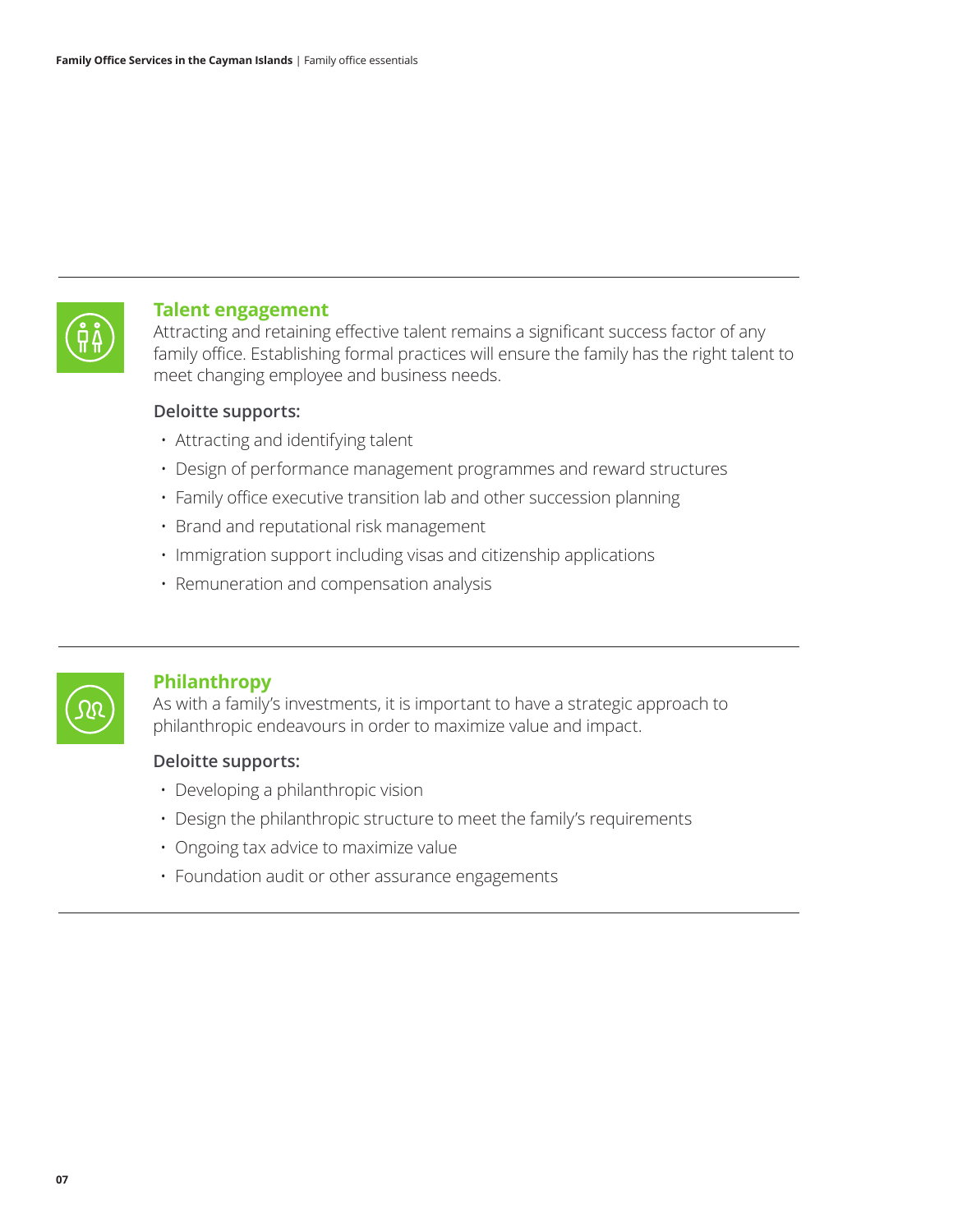# Deloitte's Family Office Services

Deloitte Private connects leaders of privately held businesses and family enterprises to a network of ideas, knowledge and experience. We create personalized solutions and deliver value through every milestone.

Deloitte Private delivers audit & assurance, tax, consulting, risk & financial advisory and cyber services tailored for family businesses, family offices, and high net worth individuals; privately-owned enterprises; private equity investors and their portfolio companies, and venture-backed companies.

#### **Audit & Assurance**

Audit and assurance services are the backbone of our Cayman Islands practice. With a team of over 100 professionals, we deliver advancedlevel insights across all industries – this uniquely positions us to understand the challenges and opportunities facing your family office. Our experienced, partner-led audit and assurance teams are committed to ensuring a seamless audit and other attest services that deliver results in a timely manner.

Our clear and concise audit plans, tailored to the specific needs of family office engagements, are developed with a risk-based approach in mind and executed efficiently. Our commitment to our family office clients differentiates us from our competition. Whether that means being responsive and anticipating our clients' needs and questions, or deploying additional resources should an unexpected challenge arise, we are driven to exceed our clients' expectations.

#### **Tax**

Deloitte offers clients a broad range of fully integrated tax services. Our approach combines insight and innovation from multiple disciplines with business and industry knowledge. Our locally based team of tax professionals works closely with our global team to deliver services and insight our family office clients expect from their tax advisors. Our involvement with Deloitte's global investment fund tax committees ensures we are up to date and fully equipped to support support our family office clients on issues affecting their structures.

#### **Financial Advisory**

Our Financial Advisory team of professionals specializes in collaborating to create solutions that help sustain value in mergers and acquisitions, liquidation, restructuring, investigation, dispute resolution, forensics, economic advisory, value advisory services, analytics and data applications and modelling.

Whether you need due diligence services, are considering restructuring, or are experiencing difficulties recovering an investment, our dedicated team of CPAs, CFAs, certified fraud examiners, and computer forensic specialists are ready to help.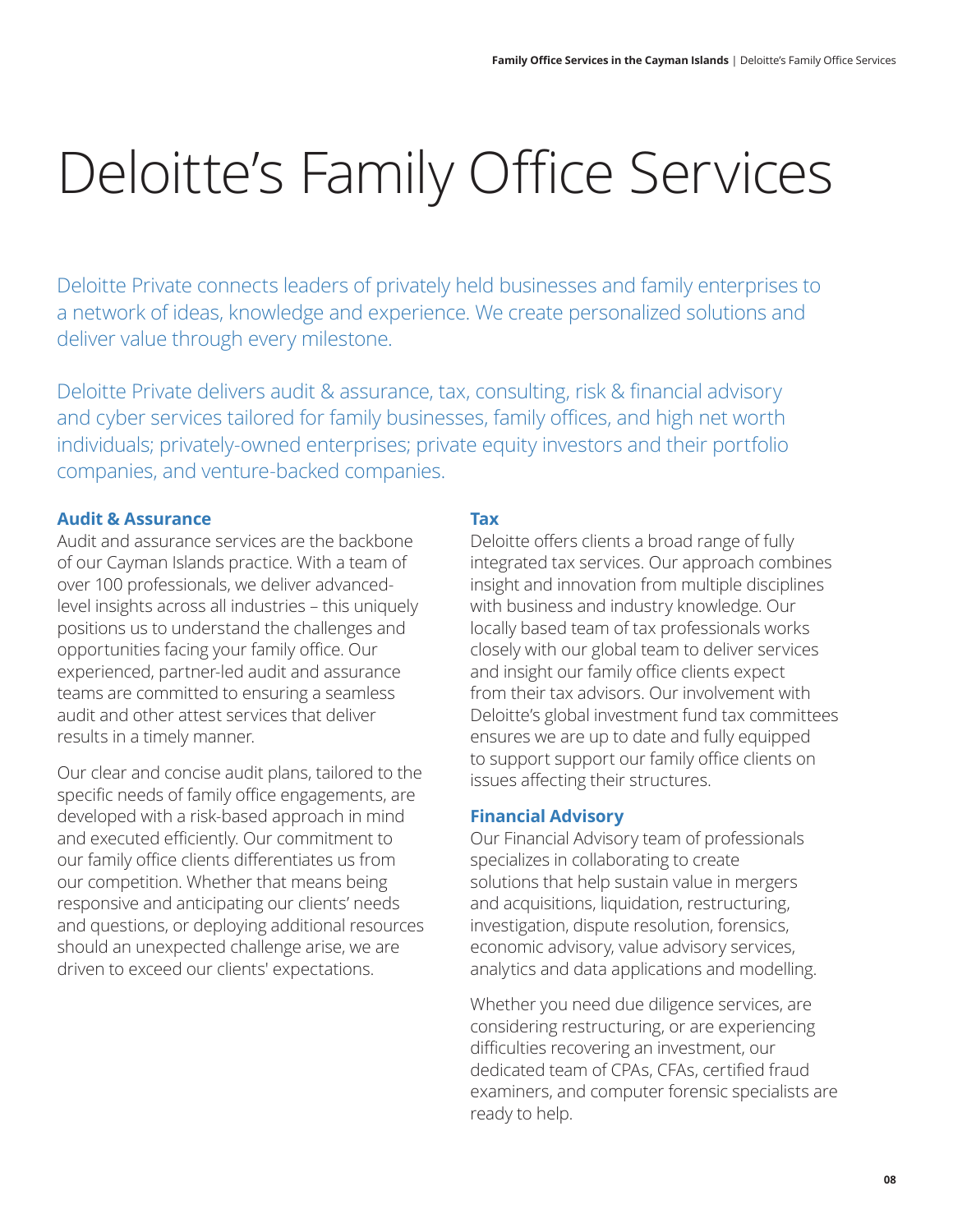#### **Risk Advisory**

Family offices are presented with technological, operational and security risks. By managing risk more effectively, family offices can unleash their full potential, creating and protecting value. Our team of Risk Advisory professionals can help turn risk into opportunity for your business.

Our team offers a suite of services to help family offices sort through the maze of technology options to identify and implement efficient custom solutions. We have strong experience in assisting in managing strategic, regulatory, financial, operational and internal control. We perform assessments and assist in design and implementation of business process and technology controls, which also include areas related to information security, data privacy and confidentiality.

#### **Cyber**

Deloitte's Cyber practice is widely acknowledged as the leading security consulting practice worldwide.

We help clients develop and implement cyber strategies to protect valuable assets, prevent and respond to threats and attacks in a secure, vigilant, and resilient manner.

We work hand-in-hand with our clients to plan and execute an integrated cyber approach to harness the power of information networks, in order to enhance business operations, increase mission performance, and improve customer support, without compromising security or privacy.

Our Cayman Cyber Risk team holds industryleading certifications, including Certified Information Systems Security Professional ("CISSP"), Certified Ethical Hacker ("CEH"), Data privacy certifications including Certified Information Privacy Professional/Europe ("CIPP/E") and Certified Information Privacy Manager ("CIPM"), and ISO 27001 Lead Auditor, among others.

Deloitte's Resiliency Centre "DRC" is housed in George Town, Grand Cayman, within one of the most structurally sound buildings in the region. The DRC is designed to protect your people, secure your critical systems and data, and maintain the continuity of business operations.

**For over 16 years, the ISO 27001-certified DRC has been the premier disaster recovery facility in the Caribbean, housing data suites, recovery workspace, and secure document and media storage.**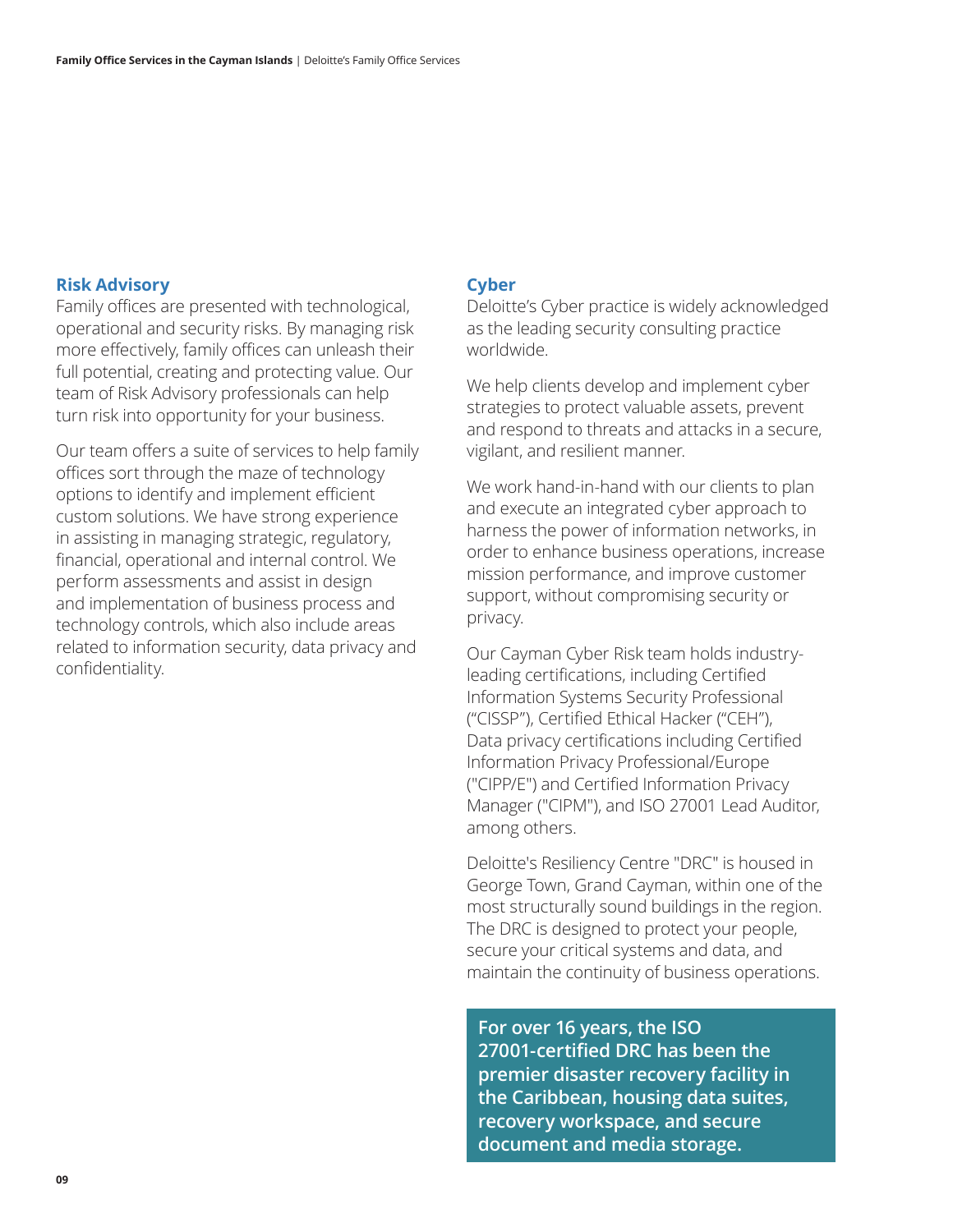# Contact us

We currently serve some of the largest family offices in the Cayman Islands, and hold strong relationships with key industry service providers globally. We work with leading practitioners within Deloitte's global network, and our collective depth of resources, be it in the Cayman Islands or across the globe, allows us to assemble a team that is uniquely suited to your business's needs.









### **Odette Samson Partner**

Family Office Audit & Assurance Leader +1 (345) 743 6293 **osamson@deloitte.com**

### **Anthony Fantasia**

**Partner** Family Office Tax Leader +1 (345) 743 6244 **anfantasia@deloitte.com**

### **Taron Jackman Partner**

Family Office Risk Advisory Leader +1 (345) 814 2212 **tjackman@deloitte.com**

**Tim Derksen Partner** Family Office Financial Advisory Leader +1 (345) 743 6318 **tderksen@deloitte.com**